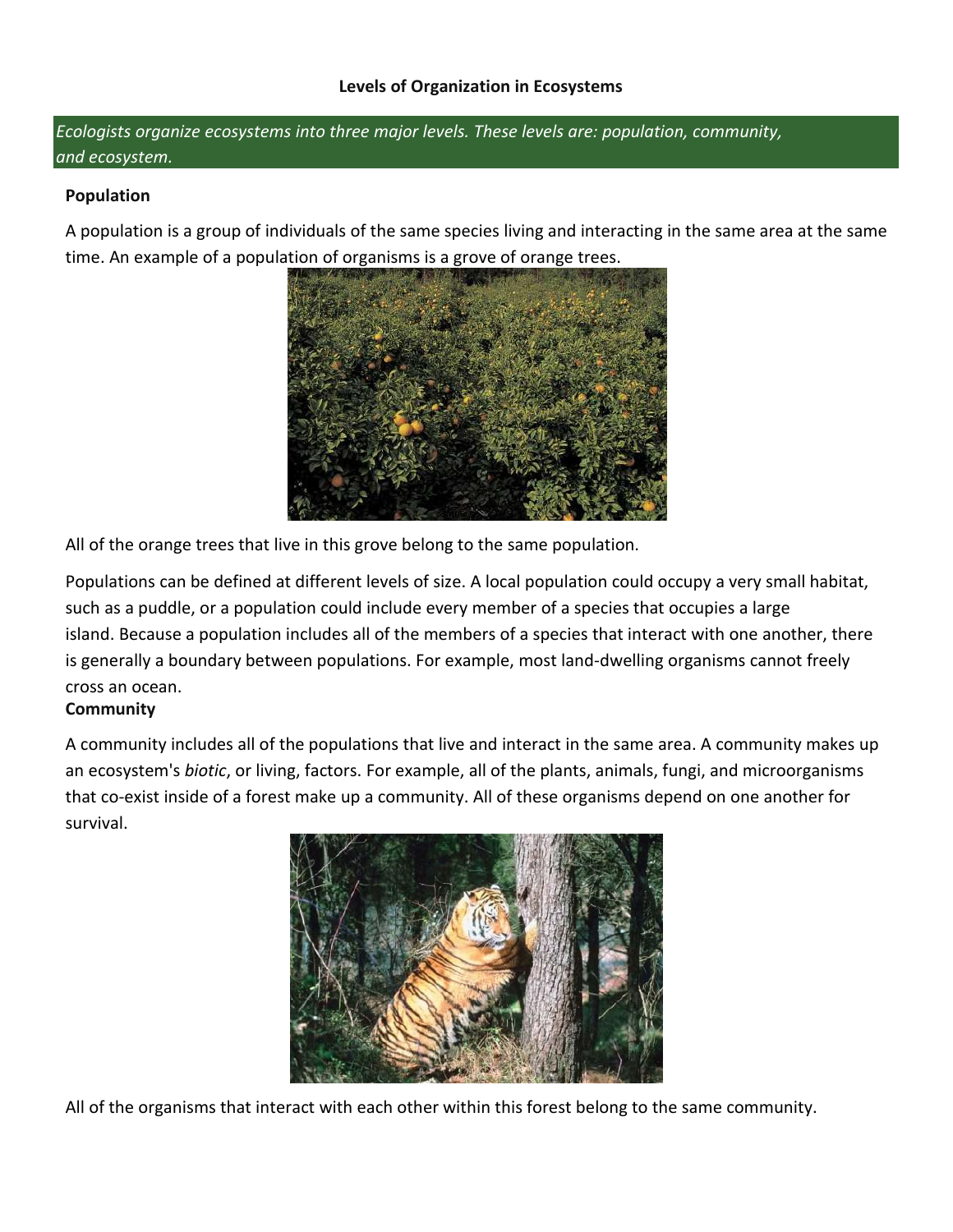There are many types of interactions between organisms within a community. For example, *predatorprey* and*consumer-producer* interactions occur at this level. Competition and cooperation between different species are also part of community ecology. **Ecosystem**

An ecosystem includes not only the interacting populations, or community of organisms; it also includes all of the *abiotic*, or nonliving parts of an ecosystem. Rocks, air, dirt, sunlight, water, weather, and even fire are abiotic factors.

An example of an ecosystem would include all of the living and nonliving factors that are inside a pond. The water in the pond, the algae and plants that grow in the water, the animals and bacteria that live in the water, the dirt and rocks on the bottom of the pond, and the sunlight that hits the water would all be considered a part of this ecosystem.



This pond ecosystem includes all of the biotic and abiotic components. This includes all of the interacting populations, as well as the water, minerals, and the amount of sunlight.

Ecosystems can vary greatly in size and conditions. The abiotic factors that make up an ecosystem determine what kinds of organisms can live there. For example, a desert ecosystem that is very hot and does not receive much water can only support certain kinds of organisms, such as cacti and lizards.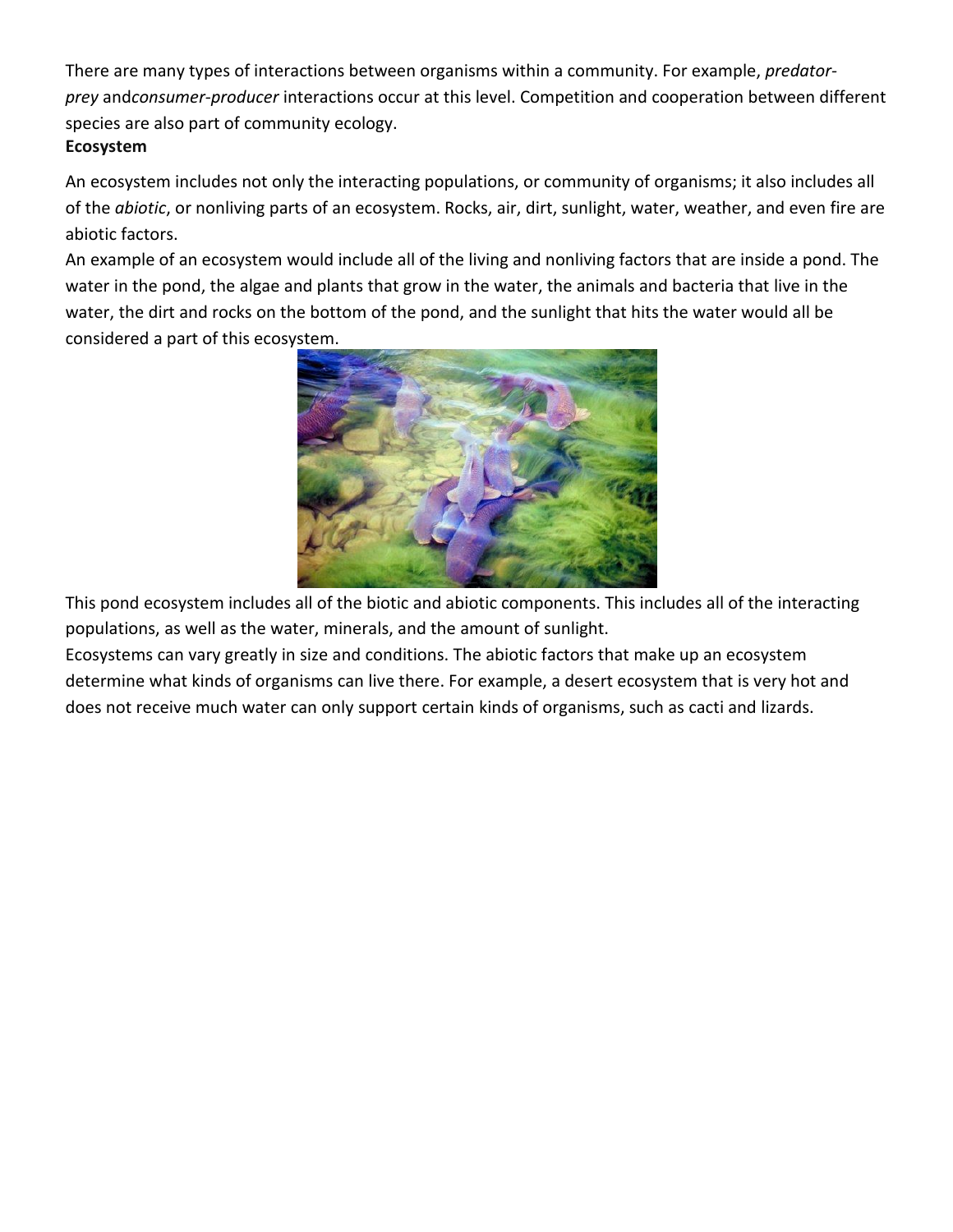Organisms in an ecosystem can interact in many different ways. These interactions can be harmful or helpful to *one or both of the organisms involved.*

### **Symbiosis**

Symbiosis is an interaction between individuals of different biological species. At least one of the organisms receives a benefit from the interaction. The other organism can either receive a benefit, be harmed, or not be affected in any way.

A symbiotic interaction involves a close relationship between the two organisms. In most cases these relationships have adapted over long periods of time, and at least one of the organisms has become so dependent on the relationship that it cannot survive outside of it.

There are three main kinds of symbiotic relationships: *commensalism*, *mutualism*, and *parasitism*.

| <b>Interaction</b>  | <b>Species A</b> | <b>Species B</b> |
|---------------------|------------------|------------------|
| <b>Commensalism</b> | Receives benefit | Not affected     |
| <b>Mutualism</b>    | Receives benefit | Receives benefit |
| <b>Parasitism</b>   | Receives benefit | Harmed           |

 **Commensalism—***In a commensalistic relationship, one organism benefits and the other is neither helped nor harmed.*Often, the benefit that the organism receives is the ability to find food more easily or protection from other organisms. For example, large grazing herbivores, such as cattle and buffalo, stir up insects as they graze on grass in fields and pastures.Birds known as cattle egrets often follow behind the grazing herbivores and eat the insects. Since the cattle egret benefits by being able to find food easily and the grazing herbivores are not affected by the presence of the egrets, their interaction is an example of commensalism.



Cattle egrets follow behind large grazing herbivores and eat the insects that are stirred up. This is a form of*commensalism*.

Another common type of commensalism involves creating or finding shelter. Gopher tortoises are wellknown for digging burrows underground. Tortoises generally use the shelter for a period of time and move on. Other animals, such as mice or rabbits, will use the abandoned shelters left by the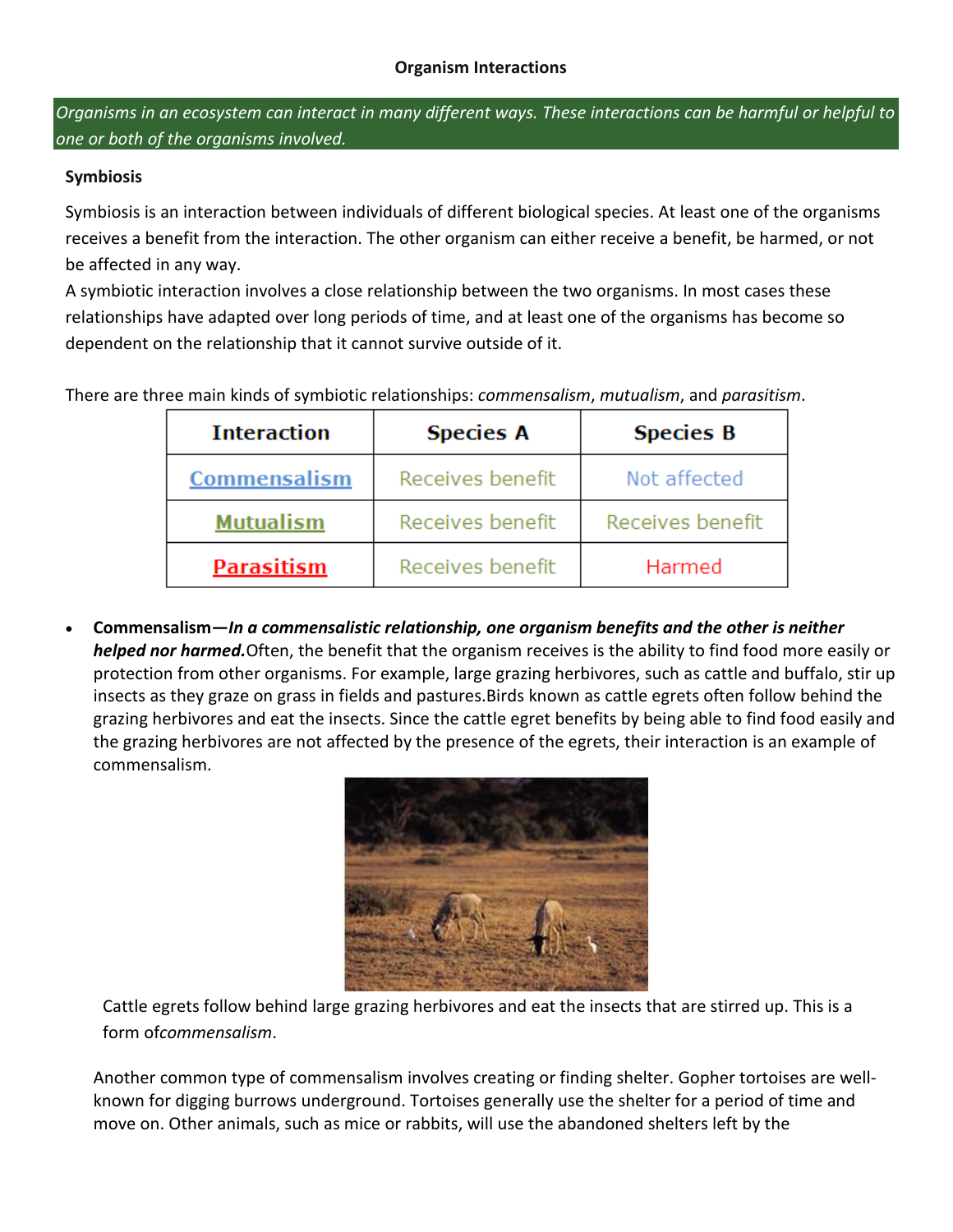tortoises. The animal finding the burrow benefits from the work of the gopher tortoise, and the tortoise is not affected since it is no longer using it.

 **Mutualism—***Both organisms benefit in a mutualistic relationship.* Animals and plants have developed a number of mutualistic relationships. Flowers and their pollinators are one of the most common examples of mutualism because many kinds of plants depend on insects, such as moths, bees, wasps, and beetles, to perform pollination in order to reproduce. Plants that rely on pollinators attract the pollinator by the shape, color, or smell of their flowers. As the pollinator feeds on the nectar or pollen from the flower, some of the pollen sticks to its legs and body. When the pollinator visits a second plant of the same species, the pollen from the first plant is transferred to the reproductive organs of the second plant, and pollination occurs. Both organisms receive a benefit from this interaction. The pollinator receives access to a food source and the plant is able to reproduce because of their relationship.



Bees receive nourishment from flowering plants, and plants are pollinated by the bees. Therefore, the relationship is *mutualism*.

In addition to pollinating plants, animals also help to spread seeds of plants. When animals feed on fruits, they carry the seeds farther away from the parent plant. By spreading them, it ensures that more of the seeds will land in a location that will support its growth. Animals do this by dropping seeds as they feed. Some plants have developed such a hard seed coat that the seeds must pass through the digestive system of an animal in order to germinate and grow. These plants depend on the animals that spread their seeds in order to continue the species.

 **Parasitism—***One organism benefits and the other is harmed in a parasitic relationship.* The organism that receives a*benefit* is known as a **parasite**. The organism that is *harmed* by the relationship is known as the **host**.

The difference between a parasite and a predator is that a parasite generally does not kill its host. Instead, the parasite lives in or on the host for an extended period of time and continues to feed off of the host. In fact, most parasites are so dependent on the host that killing the host would not benefit the parasite. However, because parasites do harm their hosts, the hosts become more vulnerable to disease or predation by other organisms.

Parasites are usually smaller than the host species—but not always—and can live either inside or outside the body of their hosts. Common external parasites include fleas and mosquitoes which feed on the blood of their hosts. Internal parasites, such as tapeworms, live inside the body of their host and absorb nutrients from the host's body. In both cases, the parasite steals nutrients from the host, which harms the host. Parasites can be microbes, bacteria, viruses, plants, or animals.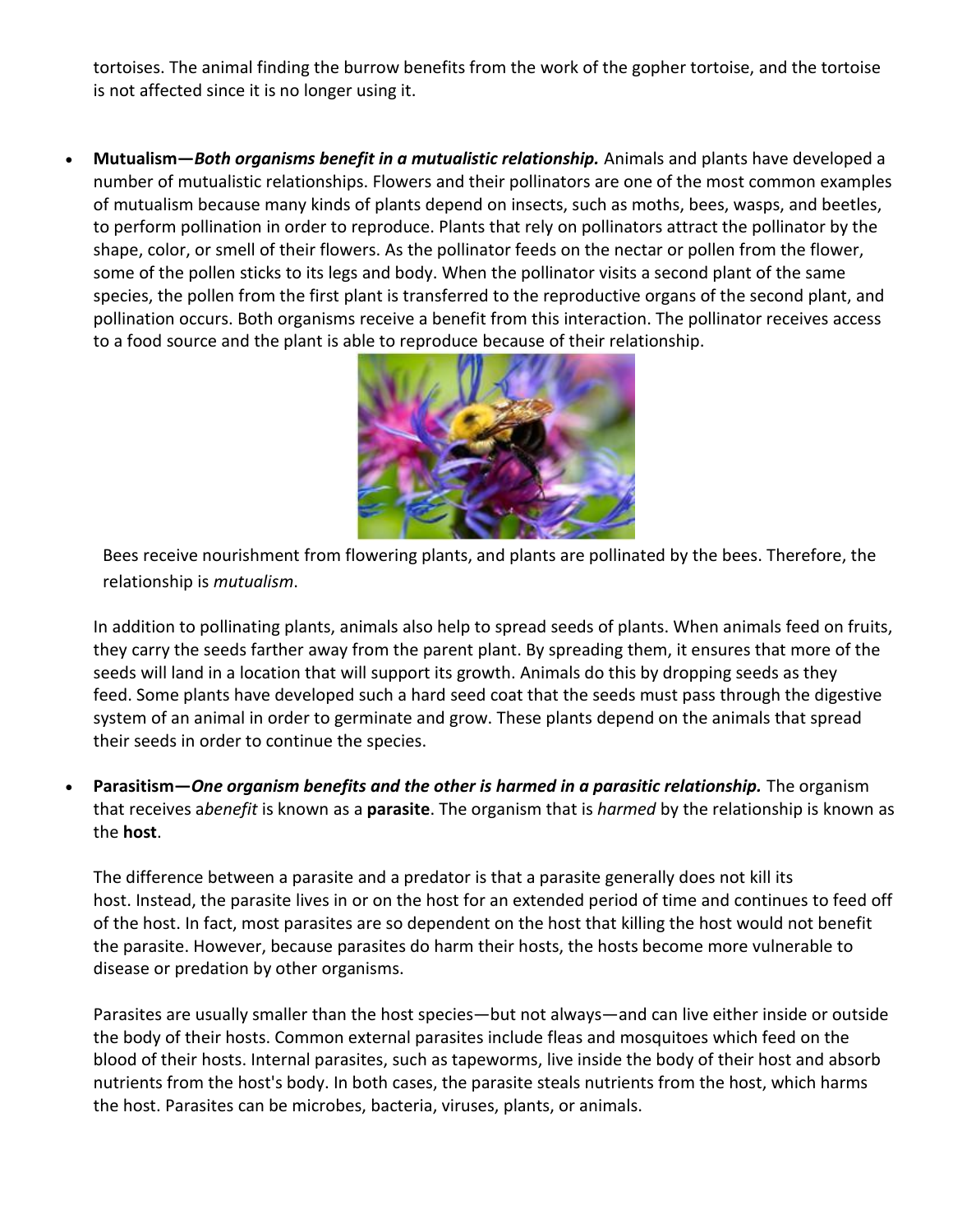

This mosquito receives nourishment, while the human is harmed. This is an example of *parasitism*.

Image is courtesy of the CDC.

### **Competition**

Organisms interact with others within the same population and with organisms from populations of different species.These interactions often reduce the chance of survival for some organisms. Resources in any environment are limited. There is only so much access to sunlight, food, water, shelter, and space.Therefore, plants and animals may have to *compete*, or struggle, to get resources for themselves. Many animals mark their territories with scents (smells) to try to keep other animals away. This helps make sure that the food, water, shelter, and possible mates in the animal's territory do not get taken by another animal. If one animal trespasses on the territory of another, a fight may start.



Animals compete for food, territory, and mates.

Trees in a forest compete for sunlight. As one tree grows taller, the shorter trees are shaded by it, and they receive less sunlight. The shorter trees may die as a result.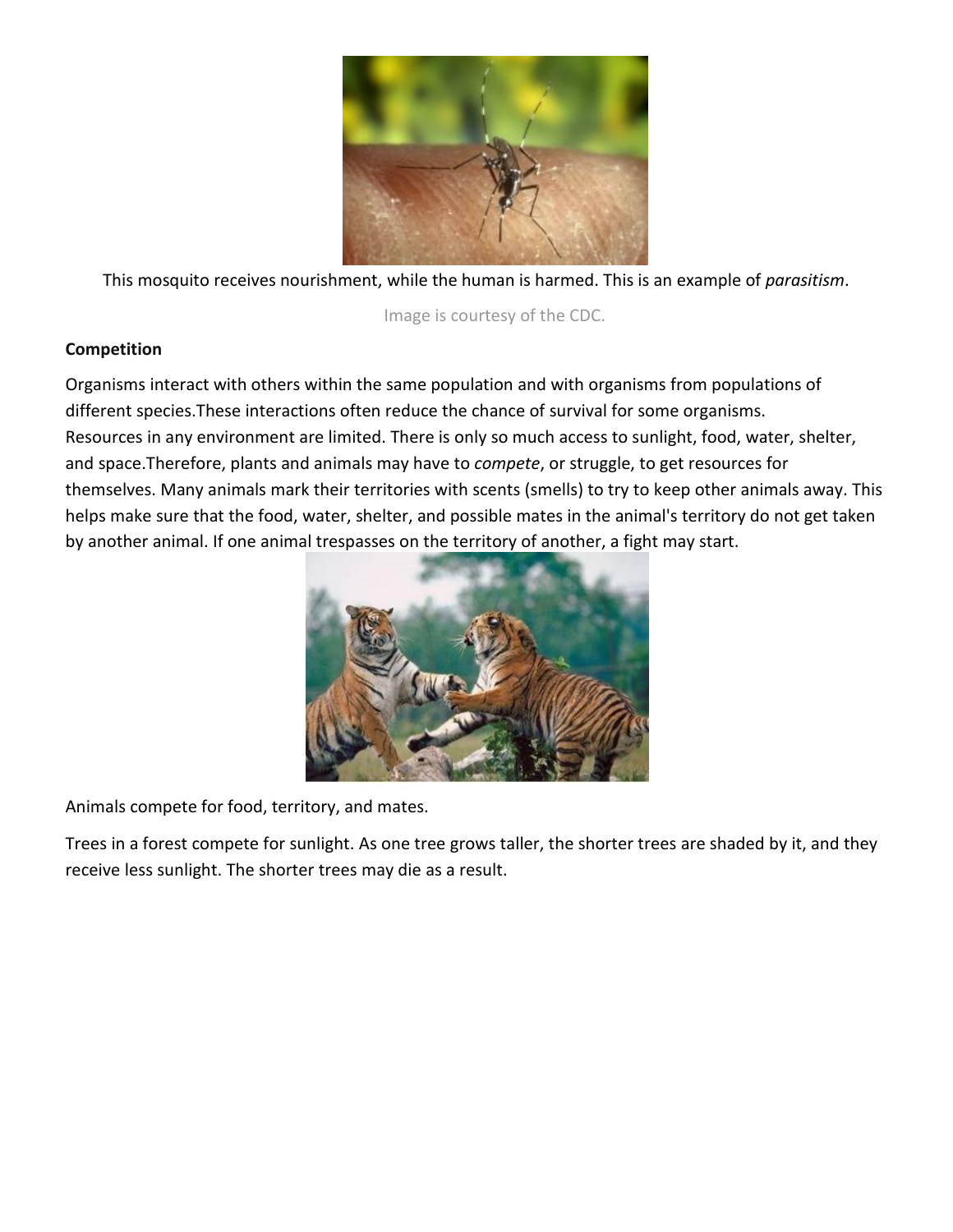The ultimate source of energy for all ecosystems is the Sun. Only producers can convert solar energy into food *energy. Therefore, all other organisms depend on producers for their energy needs.*

#### **Food Chains**

A **food chain** describes the feeding relationships and energy flow between species within an ecosystem. **Producers** receive energy from the Sun and make food. Producers are the beginning of a food chain because all of the other organisms in the food chain depend on the food energy that is made by producers. The next organisms in the food chain are **primary consumers**, which eat producers. Next come **secondary consumers**, then tertiary consumers, and so forth until the top carnivore is reached. All organisms in the food chain are decomposed by decomposers.



Salmon

Bear

Algae Minnow This food chain shows the flow of energy from a producer, algae, to the consumers in the ecosystem.Minnows are primary consumers, salmon are secondary consumers, and bears are tertiary consumers.

**The arrows in a food chain or a food web represent the direction of energy flow.** The arrow points from the organism that is being consumed to the organism that is receiving energy. For example, in the food chain above, the arrow points from the algae to the minnow. This means that the minnow is consuming the algae and receiving energy.

# **Food Webs**

A **food web** is a group of interconnected food chains. Organisms within a food web can belong to more than one trophic level, or feeding level. For example, in the food web below, krill are both primary and secondary consumers. Krill are primary consumers because they eat phytoplankton, which are producers. Krill are also secondary consumers because they eat carnivorous zooplankton, which are primary consumers.